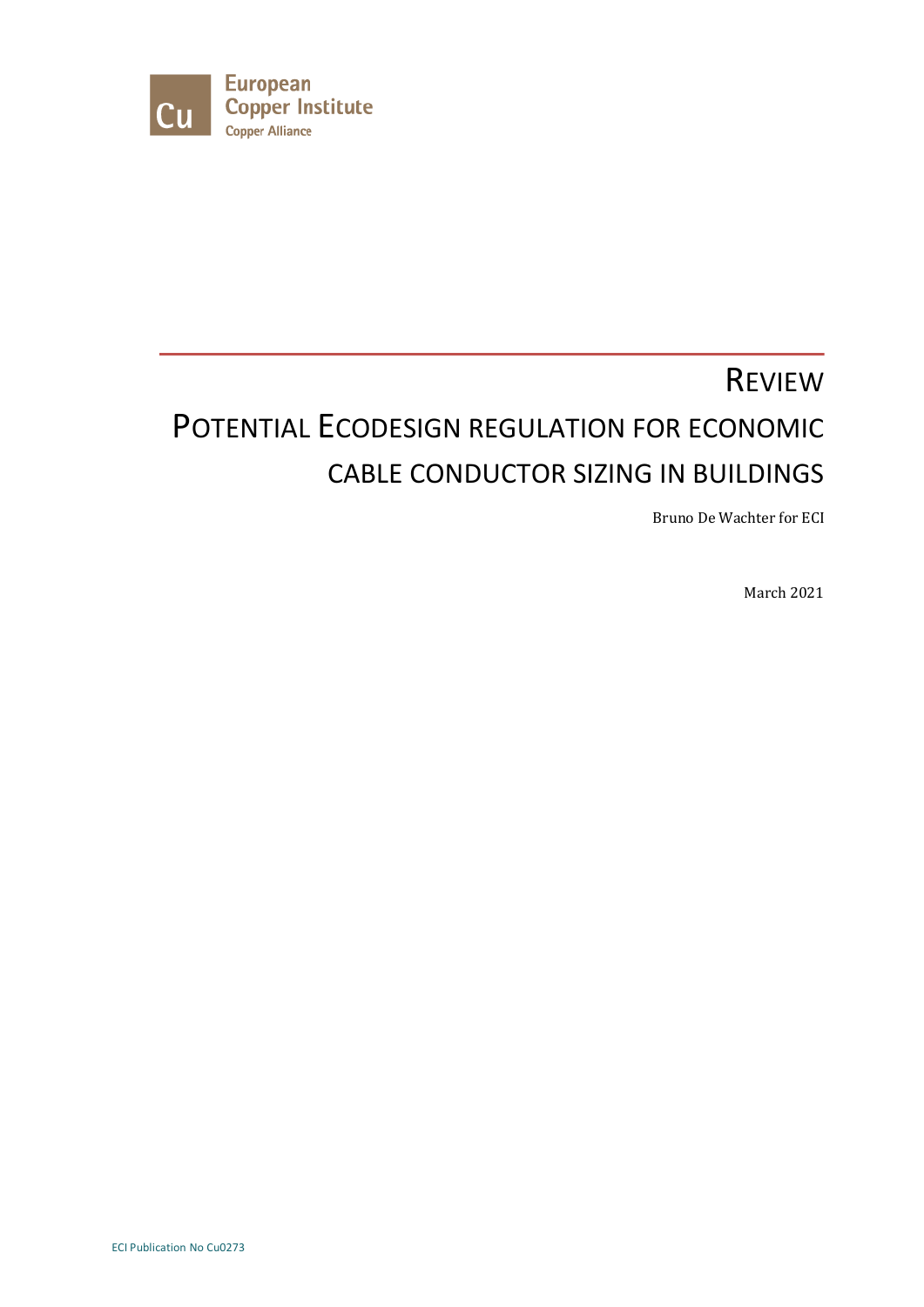#### **Document Issue Control Sheet**

|                               | Document Title: Review - Potential Ecodesign regulation for economic cable<br>conductor sizing in buildings |
|-------------------------------|-------------------------------------------------------------------------------------------------------------|
| Publication No: Cu0273        |                                                                                                             |
| Is sue: 01                    |                                                                                                             |
| Release: Public               |                                                                                                             |
| Content provider(s)           |                                                                                                             |
|                               | Author(s): Bruno De Wachter                                                                                 |
| Editorial and language review |                                                                                                             |
|                               | Content review: Fiona Brocklehurst                                                                          |

#### **Document History**

| Issue          | Date | Purpose |
|----------------|------|---------|
| $\mathbf{1}$   |      |         |
|                |      |         |
| $\overline{2}$ |      |         |
|                |      |         |
| 3              |      |         |
|                |      |         |

#### **Disclaimer**

While this publication has been prepared with care, European Copper Institute and other contributors provide no warranty with regards to the content and shall not be liable for any direct, incidental or consequential damages that may result from the use of the information or the data contained.

Copyright© European Copper Institute.

Reproduction is authorized providing the material is unabridged and the source is acknowledged.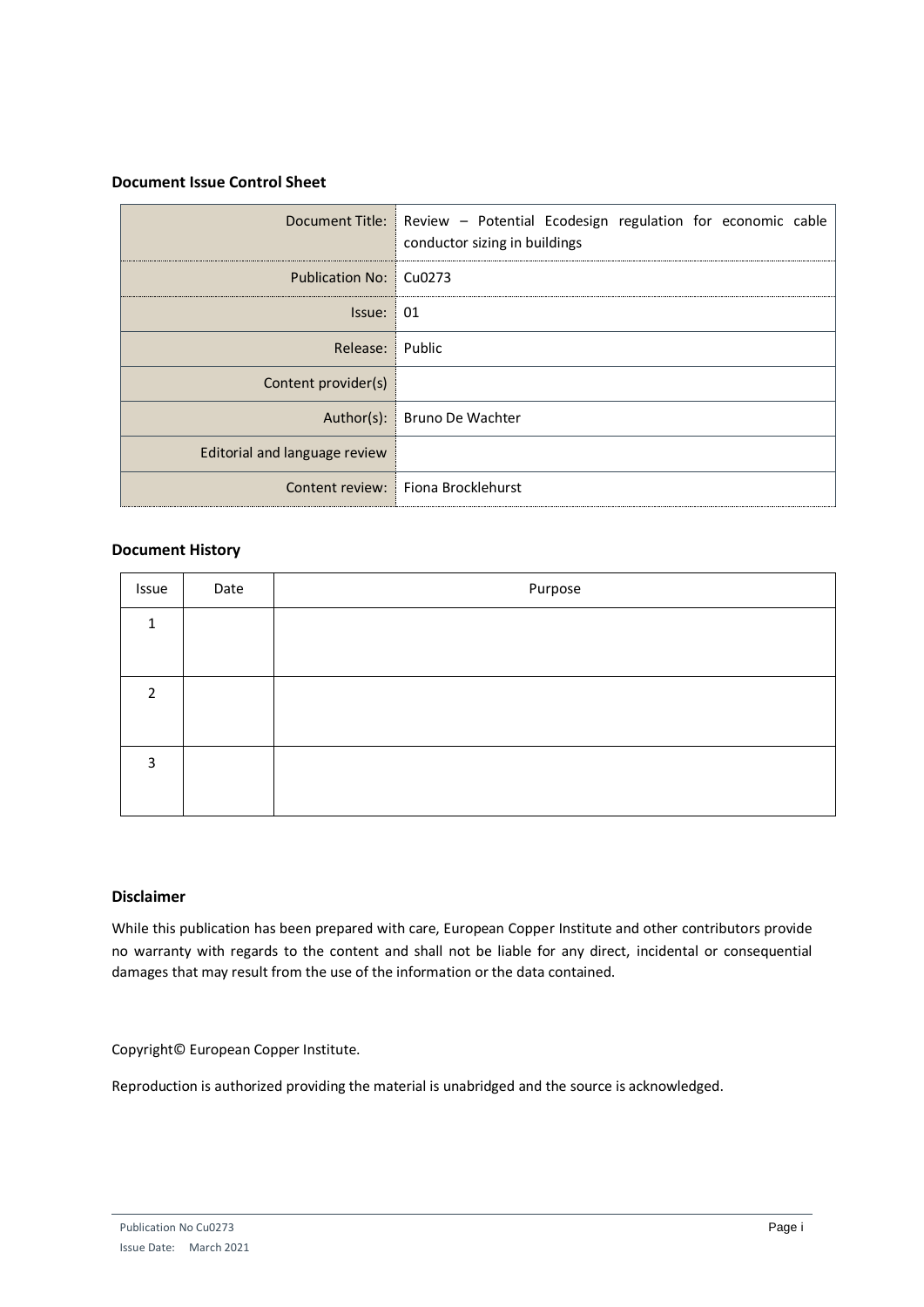# **CONTENTS**

| 1.    |
|-------|
| 2.    |
| 3.    |
| 4.    |
| 5.    |
| Annex |
|       |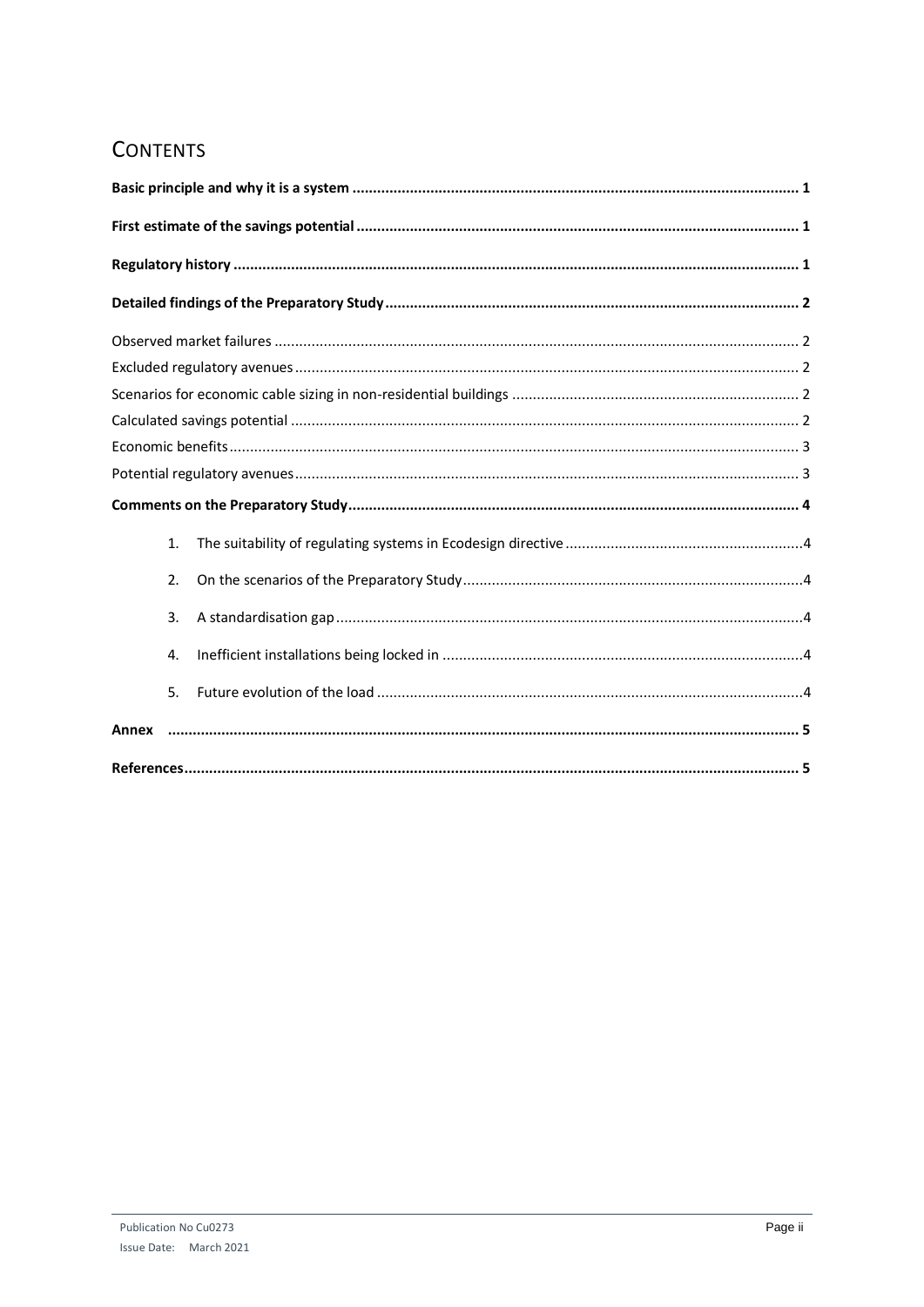## <span id="page-3-0"></span>BASIC PRINCIPLE AND WHY IT IS A SYSTEM

Increasing the conductor cross sectional area (CSA) of a cable reduces its energy losses. The most economic CSA is that for which the cable investment cost is equal to the total lifetime cost of energy losses.

Cable sizing is subject to regulation through national building codes, but these only take safety and aspects of functionality into account, not energy efficiency. These mandatory cable sizing prescriptions have given rise to the general misconception that following them precisely is best practice. The notion that the regulations *are only the bare minimum requirement* is often disregarded. As a result, economic cable sizing is not usually even taken into consideration during installation design or energy management initiatives.

Economic cable sizing cannot be derived just from the physical design parameters, but depends on the load profile of the electrical circuit in which the cable is used. Consequently, it is not the cable and its current-carrying capacity that should be regulated, but the choice of the cable cross section in the context of the electrical circuit and its load profile – in other words *the installed cable system*.

## <span id="page-3-1"></span>FIRST ESTIMATE OF THE SAVINGS POTENTIAL

Approximately 8% of the electrical energy generated in the EU gets lost in the network between generation and end-use. Of this 8%, around 6% represents losses in the transmission and distribution network and 2% is behindthe-meter. Of the latter, 1.5% can be attributed to non-residential buildings – around 50 TWh per year – and the remaining 0.5% to residential buildings. See the Annex for the origin of these figures.

- In the transmission and distribution sector, cable losses are substantial due to long distances and high loading, but cables are core business, so the energy losses are already taken into consideration by regulatory authorities (e.g. in Energy Efficiency Directive art 15.2).
- In the residential sector, the total losses attributed to cables is limited, as is the potential economic gain from optimising cables.
- In non-residential buildings, the energy losses are substantial and they go largely unnoticed.

### <span id="page-3-2"></span>REGULATORY HISTORY

The opportunity was identified in the Ecodesign Working Plan 2012-2014 and further analysed in the corresponding Preparatory Study (Lot 8 - Power Cables, 2013-2015, report published May 2015 [1]).

The Preparatory Study concluded with negative, albeit ambivalent advice: as installed cables are *a system* not *a product*, Ecodesign was not seen as the best policy instrument (more detail on this in the next section). The study stated that they would be better addressed by alternative policy instruments such as the Energy Performance of Buildings Directive (EPBD) [1, p. 316, section 7.1.2.2].

<span id="page-3-3"></span>This negative advice appears to have been followed – the Ecodesign regulatory process for cables has not been pursued to date.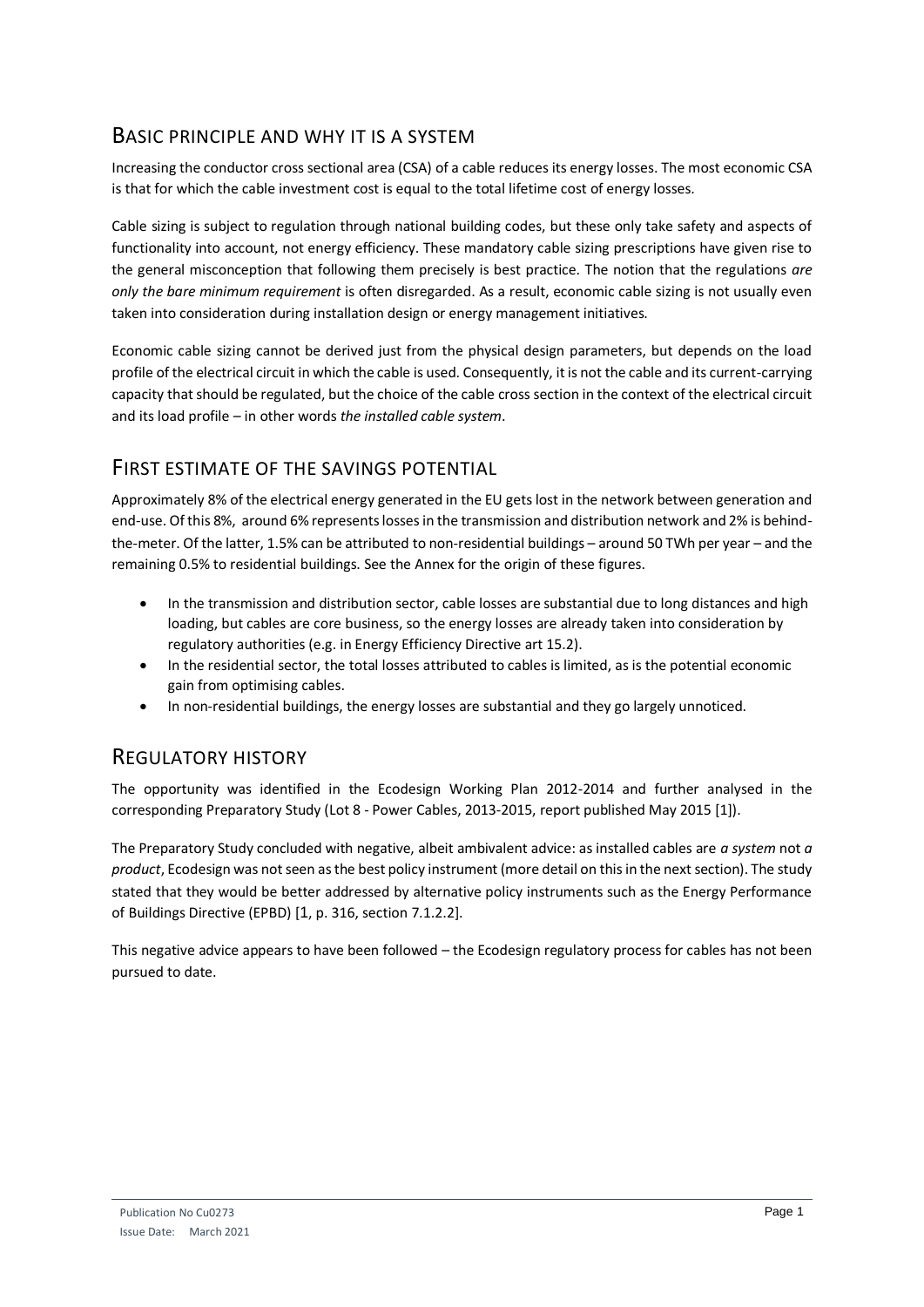## <span id="page-4-0"></span>DETAILED FINDINGS OF THE PREPARATORY STUDY

#### <span id="page-4-1"></span>OBSERVED MARKET FAILURES

The study observed the following market failures [\[1,](#page-3-3) p.124], which explain why sub-optimal cables are still widely installed despite the associated economic losses:

- Electrical installers are unaware of circuit losses:
- Cable loss calculations are not conducted when designing installations;
- Life cycle cost (LCC) evaluations are not carried out because budgets for capital costs are separate from operating expenses;
- Life cycle costing calculations are not requested in tenders.

#### <span id="page-4-2"></span>EXCLUDED REGULATORY AVENUES

The option to impose an increased CSA without considering the load profile was excluded for two reasons:

- For some circuits the default CSA has the lowest life cycle cost (e.g. for lighting circuits);
- Doing so would have a positive impact on the Global Warming Potential, but could have a negative impact on some other environmental impacts (use of Polycyclic Aromatic Hydrocarbons (PAHs), generation of Particulate Matter (PM) and Eutrophication).

It was also decided not to consider policy options that would phase out one material versus another, for three reasons: the use phase of the cable has the most significant impact; the materials that are used can be, and are being, recycled, and it is hard to compare the impact of different material manufacturing processes with sufficient accuracy. [\[1,](#page-3-3) p. 315, section 7.1.2.1.2]

Residential buildings were excluded from the study because the savings potential was thought to be limited. That does not mean, however, that there are no potential energy savings in making existing installations compliant with the current codes for new installations.

#### <span id="page-4-3"></span>SCENARIOS FOR ECONOMIC CABLE SIZING IN NON-RESIDENTIAL BUILDINGS

The Preparatory Study did not investigate the option in which the most economic CSA is calculated for each individual case. Instead, it classified the circuits into four types (distribution circuit, lighting circuit, socket circuit, dedicated circuit) and two sectors (tertiary sector, industry), resulting in eight different cases. A ninth case was added consisting of a dedicated circuit in industry with an aluminum conductor. All other conductors were assumed to be copper. The study developed four different scenarios that stipulate a particular CSA for each of the nine cases. All scenarios assumed that policies were adopted in 2020.

The study does not make clear whether these scenarios were only developed to facilitate the impact calculation, or whether they are also seen as potential regulatory avenues.

Scenario II is said to have "the lowest life cycle cost", which is misleading, because it has not the lowest life cycle cost of all possible scenarios (see Comments). It has, however, the lowest life cycle cost of all the scenarios calculated in the study, which is why we selected this scenario's energy and economic savings potential.

#### <span id="page-4-4"></span>CALCULATED SAVINGS POTENTIAL

Scenario II has the following net savings potential, with savings rising gradually over the years, proportional to the renovation rate and increasing electricity end use:

➢ Annual energy savings in 2025: 7.60 TWh/a [\[1,](#page-3-3) Table 7-14]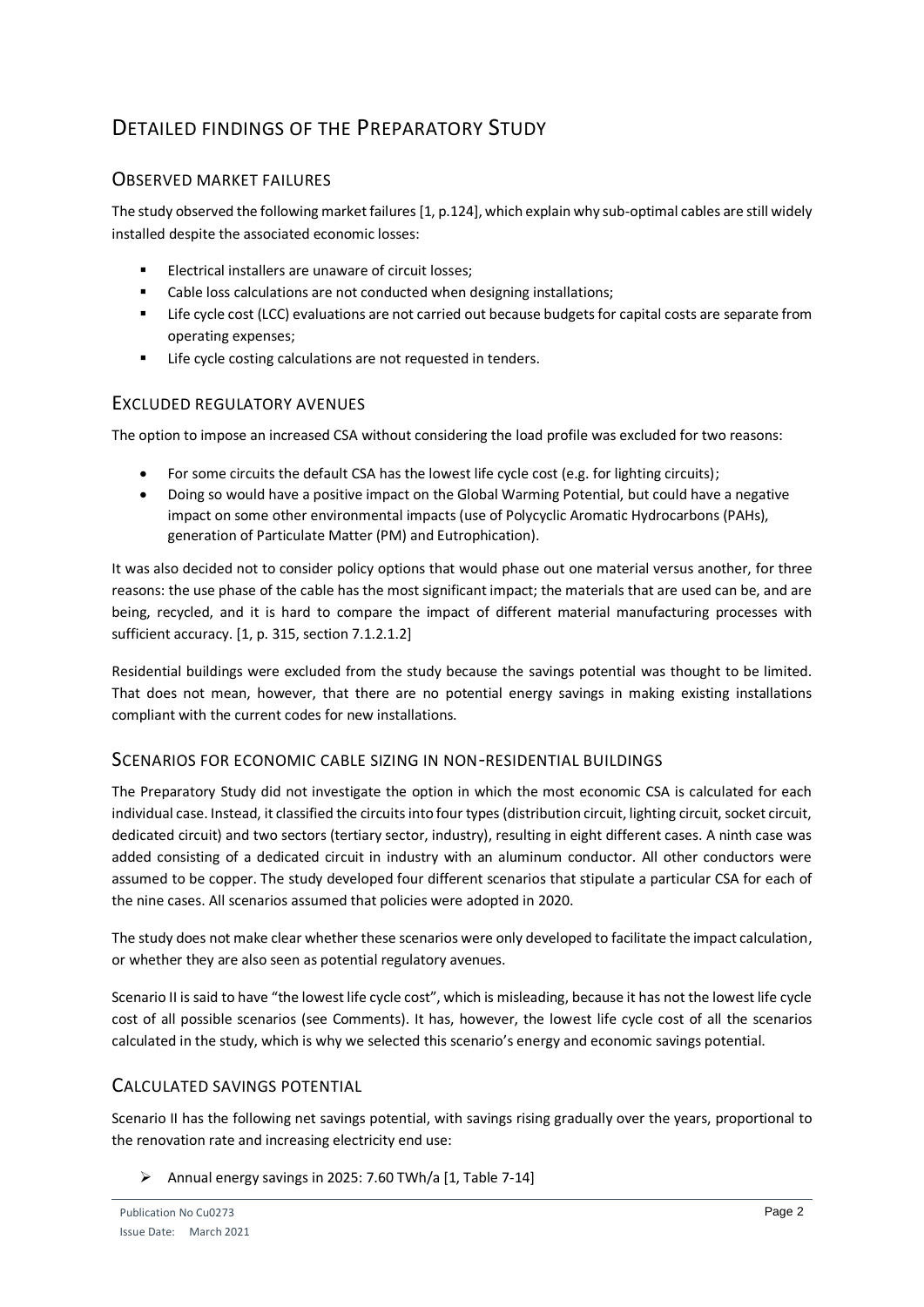- $\triangleright$  Annual energy savings in 2050: 28.01 TWh/a [\[1,](#page-3-3) Table 7-14]
- $\triangleright$  Cumulative net GHG emission savings by 2050: 159 million tonnes CO<sub>2eq</sub> [\[1,](#page-3-3) Table 7-19]

#### <span id="page-5-0"></span>ECONOMIC BENEFITS

Scenario II would lead to the following economic advantages compared to business-as-usual, calculated for the entire EU-28:

- Annual savings in electricity costs of  $£1,142$  million in 2025 [\[1,](#page-3-3) Table 7-22]
- Annual savings in electricity costs of €7,076 million in 2050 [\[1,](#page-3-3) Table 7-22]
- Reduction in the total cost of ownership of €5,688 million by 2050 [\[1,](#page-3-3) Table 7-24]

The study found that the proposed policy option was expected to create jobs for electrical installers, cable manufacturers and distributors. The most significant job creation was expected in manual labour by electrical contractors — jobs that will always be local. [\[1,](#page-3-3) Section 7.3.2, p.344]

#### <span id="page-5-1"></span>POTENTIAL REGULATORY AVENUES

The study excluded the option of Ecodesign regulation at product level, but mentioned two obligations that could be placed on cable manufacturers [\[1,](#page-3-3) p. 313-314, section 7.1.2.1.1]:

- To provide generic information about energy losses (e.g. the annual energy losses per meter for a limited number of predefined load profiles)
- To provide a cable sizing tool (e.g. a link to an on-line tool) which calculates the optimum (least lifecycle cost) cable CSA for a given load profile

Instead of the cable itself, the "installed electric power circuit" could be regulated. The authors of the study doubted whether Ecodesign was the right regulatory tool for this, for the following reasons [\[1,](#page-3-3) p. 315, the second section labelled 7.1.2.1.2]:

- Up to now, Ecodesign has only regulated products subject to CE marking.
- CE marking requires a free movement of goods. Introducing CE marking for installed electric power circuits is not an option, as they cannot be moved or relocated.
- If every installed electric power circuit is considered unique, the minimum annual sales volume of 200,000 items to be eligible for Ecodesign regulation is not reached. This argument is then put into perspective : *"there are more than 200,000 new power circuits brought on the market per year which could provide an argument pro*".
- Electrical installers would be burdened by conformity assessments and the associated administrative work, for which they lack the capacity.

The study downplayed the conclusive character of this analysis by stating the following: "*Despite the above arguments it should be noted that in principle nothing has been found to preclude as such to consider 'installed electric power circuits' as products and installers as their manufacturers, therefore it remains a policy option to be decided by the EC.*" [\[1,](#page-3-3) p. 315-316]

Subsequently, the study mentions some alternative policy measures that could be considered in a revision of the EPBD and/or could be implemented in local installation codes [1, p 316-318, section 7.1.2.2], such as:

- Always conduct a LCC analysis before selecting a cable with minimum CSA to be added to an updated IEC 60287-3-2
- A CSA correction factor based on the load factor in an updated IEC 60364-8-2 (similar to the correction factors for installation method and ambient temperature in IEC 60364-5-52)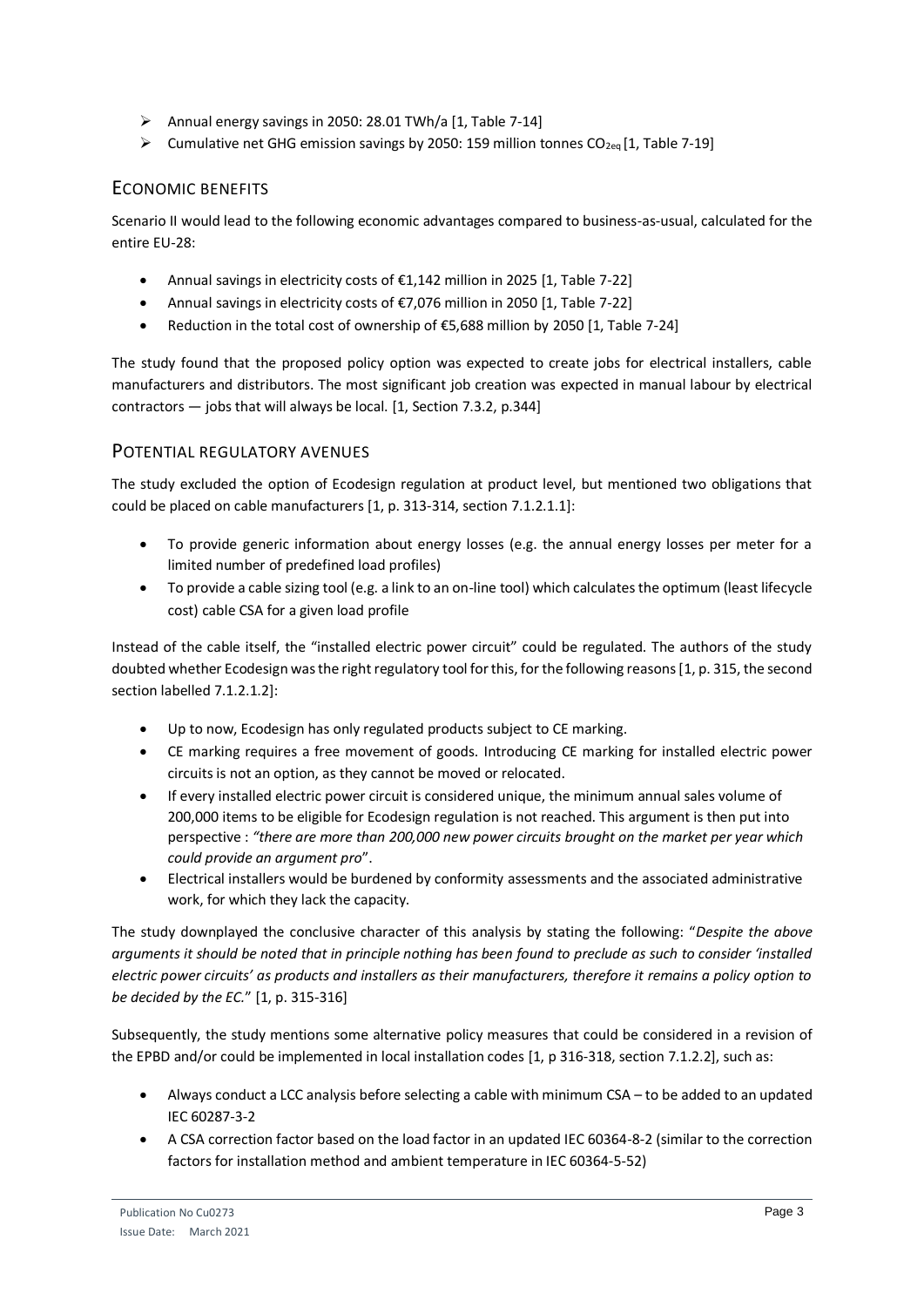- Mandatory information to be provided by the installer prior to and after commissioning (expected load factor, rated current, estimated energy loss)
- Monitoring of cable losses with Building Automation and Control Systems with alarms that notify the building operator when the estimated values are exceeded.

## <span id="page-6-0"></span>COMMENTS ON THE PREPARATORY STUDY

#### <span id="page-6-1"></span>1. THE SUITABILITY OF REGULATING SYSTEMS IN ECODESIGN DIRECTIVE

The supposition of the Preparatory Study authors that the Ecodesign is restricted to CE marked products is based on the application of the directive to date, not on fundamental grounds.

The revised Methodology for Ecodesign of Energy related Products (MEErP), adopted in 2011, advised that studies should look for opportunities at systems level. The MEErp described it as a critical success factor for achieving its energy and resource efficiency targets. It stated that *"(...) it always makes sense for a regulator to look beyond the strict product approach (...) in order to avoid sub‐optimisation."* What is more, in 2018, the European Parliament announced that it "*urges the Commission to include more of such system-level opportunities in the next Ecodesign work programme.*"

#### 2. ON THE SCENARIOS OF THE PREPARATORY STUDY

<span id="page-6-2"></span>The Study does not give any justification for the choice of the investigated scenarios. Scenario II is said to have "the lowest life cycle cost", which is misleading. It has the lowest LCC out of the four scenarios that were studied, but a mixture of Scenario II and III would have an even lower LCC. The lowest LCC would be achieved by calculating the most economic CSA for each individual circuit.

#### 3. A STANDARDISATION GAP

<span id="page-6-3"></span>There is no international standard for economic CSA calculation of behind-the-meter cables to date which is entirely fit for purpose. IEC 60287-3-2 provides a methodology for calculating the most economic cable size, but is very detailed, which makes the calculations highly complex. Moreover, it requires a reasonably accurate prediction of the *loss load factor*, but does not offer any advice on how to make this prediction. It claims to be a standard for all cables, but all the examples in the annexes concern utility cables. These have a less erratic load profile than cables in buildings, making it easier to estimate the loss load factor.

A standardised, simplified formula for behind-the-meter cables that makes abstraction of some of the less important factors would be welcome. For the loss load factor, tables with typical values per sector and per type of circuit could be provided. Table 3-13 in the Preparatory Study provides a good starting point for this [\[1,](#page-3-3) p.148].

#### 4. INEFFICIENT INSTALLATIONS BEING LOCKED IN

<span id="page-6-4"></span>Six years after completion of the Preparatory Study there is no progress on the regulatory process for installed cables. This loss of time is costly. Electrical installations in non-residential buildings typically have a lifetime of 25 years [\[1,](#page-3-3) Table 2-1, p.87]. Consequently, the energy savings potential will be delayed for a long time if suboptimal cables continue to be installed.

#### 5. FUTURE EVOLUTION OF THE LOAD

<span id="page-6-5"></span>To create a future-proof buildings, robust estimates about the evolution of electrical load patterns are required. Efforts to reduce energy consumption could reduce the load, but many emerging applications (such as heat pumps and electric vehicles) are powered by electricity, which could lead to an increase in the load. Moreover, rises in the ambient temperature caused by climate change may increase the need for forced cooling and, in turn, the load on the associated electrical circuits. These possible changes need to be taken into account when estimating the load for economic cable conductor sizing.